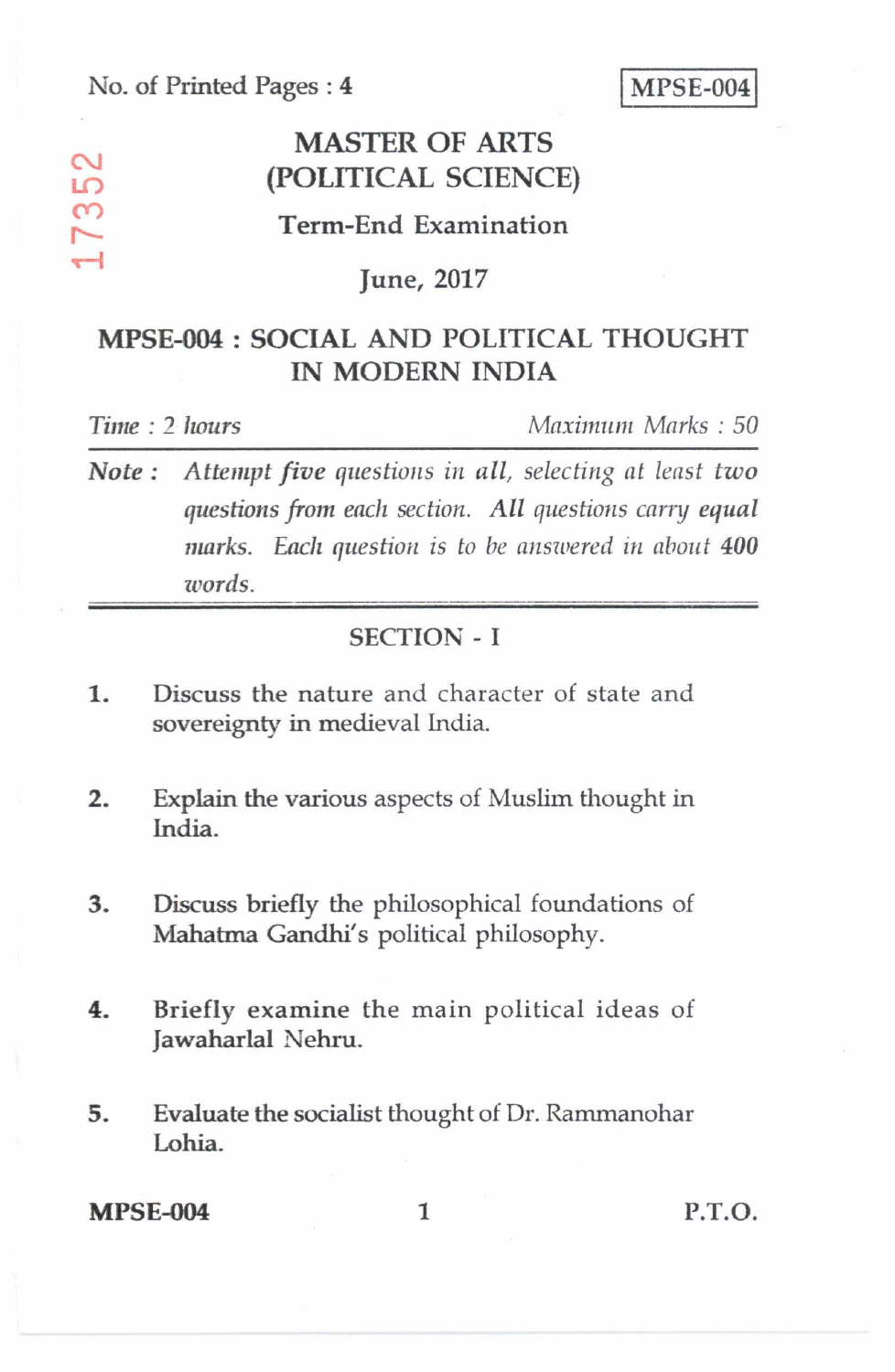#### SECTION-II

- 6. Discuss the evolution and growth of communist movement in India.
- 7. Explain Bhai Kahn Singh's views on Sikh identity in the light of his book, *Hum Hindu Nahin.*
- 8. Analyse Mohd. Iqbal's ideas on nationalism.
- 9. Write a note on the rise of RSS in Indian politics.
- 10. Describe briefly the main features of Savarkar's concept of "Hindu Nationalism".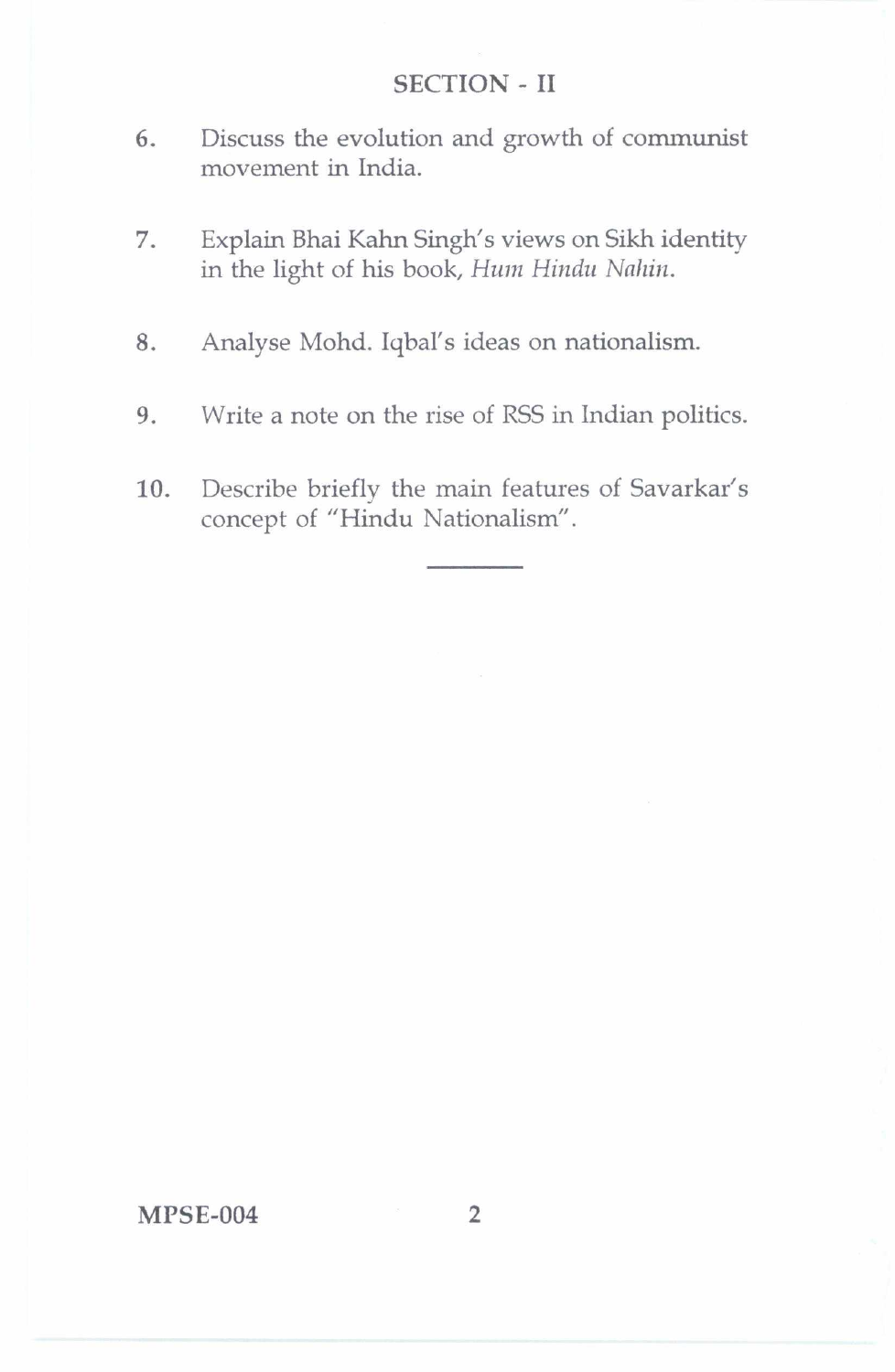एम.पी.एस.ई.-004

# स्नातकोत्तर उपाधि कार्यक्रम (राजनीति शास्त्र)

## सत्रांत परीक्षा

## जून, 2017

## एम.पी.एस.ई.-004 : आधुनिक भारत में सामाजिक और गजनीतिक चिंतन

समय : ? घण्टे

अधिकतम अंक : 50

कुल पाँच प्रश्नों के उत्तर दें, प्रत्येक अनुभाग में से कम से कम दो नोट : प्रश्न चुनते हुये। प्रत्येक प्रश्न का उत्तर लगभग 400 शब्दों में दें। मभी पश्नों के अंक ममान हैं।

#### अनुभाग - I

- मध्यकालीन भारत में राज्य और संप्रभुता की प्रकृति और चरित्र  $\mathbf{1}$ . की चर्चा करें।
- भारत में मस्लिम चिंतन के विभिन्न आयामों की व्याख्या करें।  $\overline{2}$ .
- महात्मा गांधी के राजनीतिक दर्शन के दार्शनिक आधारों की 3. संक्षिप्त चर्चा करें।
- जवाहरलाल नेहरु के मुख्य राजनीतिक विचारों का संक्षिप्त परीक्षण 4. करें।
- डॉ. राममनोहर लोहिया के समाजवादी चिंतन का मूल्यांकन 5. करें।

**MPSE-004** 

3

P.T.O.